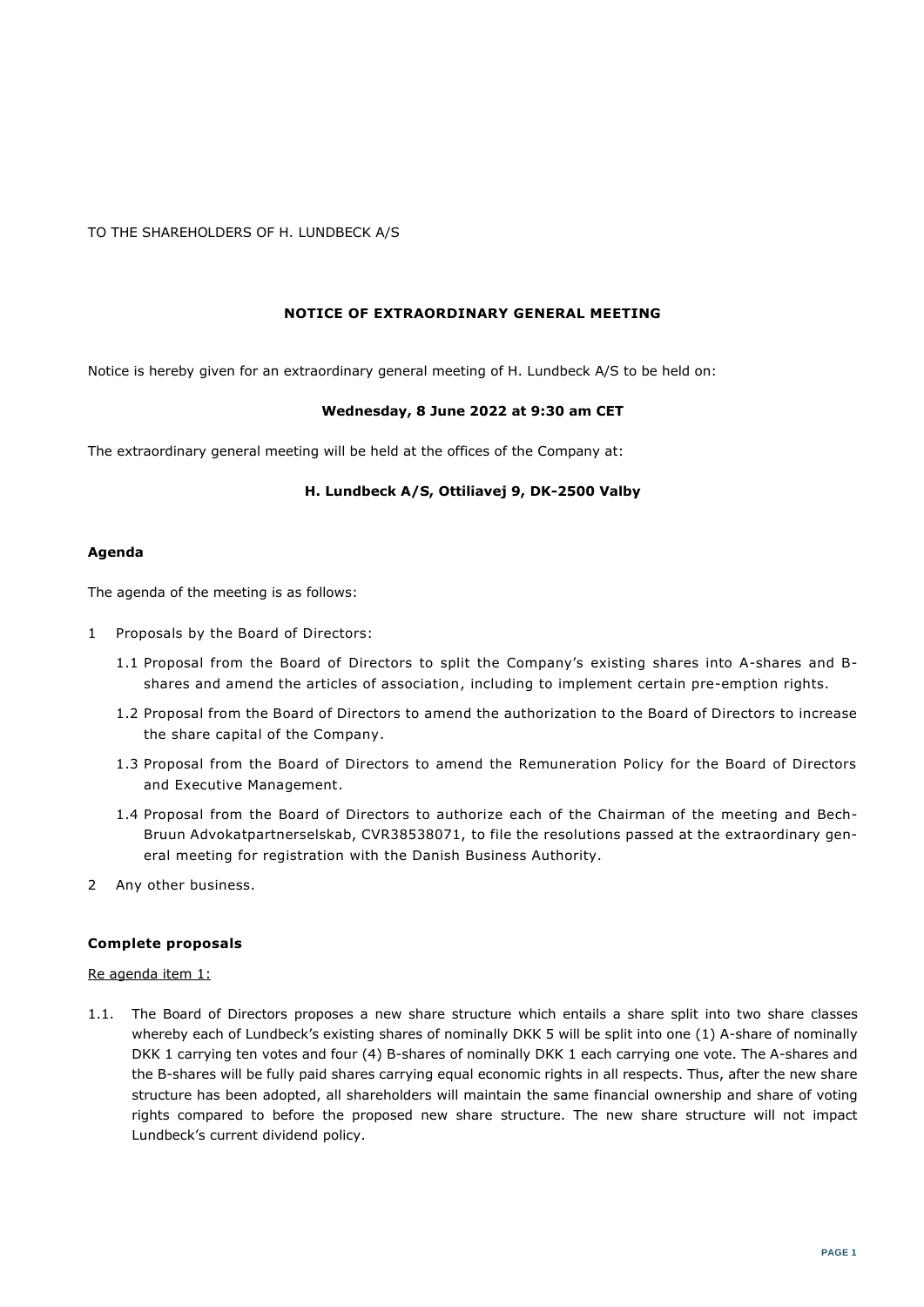The share split will be further described in a Listing Document, which H. Lundbeck A/S will publish prior to the EGM. If the proposal is adopted, the share split will lead to the two new share classes being admitted to trading and official listing on Nasdaq Copenhagen as follows:

| 9 June 2022  | Last day of trading of H. Lundbeck A/S' existing shares on Nasdaq Copenhagen.                                                                                                                                                 |
|--------------|-------------------------------------------------------------------------------------------------------------------------------------------------------------------------------------------------------------------------------|
| 10 June 2022 | First day of trading and official listing of the new A shares and B shares on Nasdaq<br>Copenhagen.                                                                                                                           |
| 13 June 2022 | Record date for registration as shareholder in VP Securities A/S for the purpose<br>of determining how many new A shares and B shares existing shareholders will<br>receive based on their holdings of existing shares.       |
| 14 June 2022 | Delivery of new A shares and B shares to shareholders against cancellation of<br>the existing shares in the shareholders' respective accounts in VP Securities A/S<br>held via their respective account holding institutions. |

The proposal entails amendment of Articles 3.1, 3.3, 3.4 and 10.6 of the Articles of Association as follows:

*"3.1 The Company's share capital is DKK 995,741,110 divided into DKK 199,148,222 A-shares and DKK 796,592,888 B-shares. The share capital is divided into shares of DKK 1 or any multiple thereof. The Articles of Association contain special rules as to increase of the share capital (Article 3.5), as to the pre-emption rights of the A-shareholders and B-shareholders in connection with an increase of the share capital (Article 3.6), as to increase of the B-share capital by in-kind contribution (Article 3.7) and as to the voting rights carried by A-shares and B-shares (Article 10.6). In other respects, no shares shall carry special rights."*

*"3.3 The shares shall be negotiable instruments and shall not be subject to restrictions on transferability.* 

*3.4 The shares shall be issued through VP SECURITIES A/S, Central Business Register (CVR) no. 21 59 93 36. All rights attaching to the shares shall be notified to VP SECURITIES A/S in accordance with the applicable rules."*

*"10.6 Each A-share of a nominal amount of DKK 1 shall carry ten votes and each B-share of a nominal amount of DKK 1 shall carry one vote."*

The proposal furthermore contains an insertion of new Articles 3.5, 3.6 and 3.7 regarding pre-emption rights of the different share classes in case of a capital increase with the following wording:

*"3.5 Increase of the share capital by cash contribution may only be effected through an increase of the A-share capital and B-share capital in the existing nominal ratio between the two share classes or through an increase of the B-share capital only.* 

*3.6 In the event of an increase of the A- and B-share capital by cash contribution with pre-emption rights for the existing shareholders, the shareholders shall have pre-emption rights to the shares in*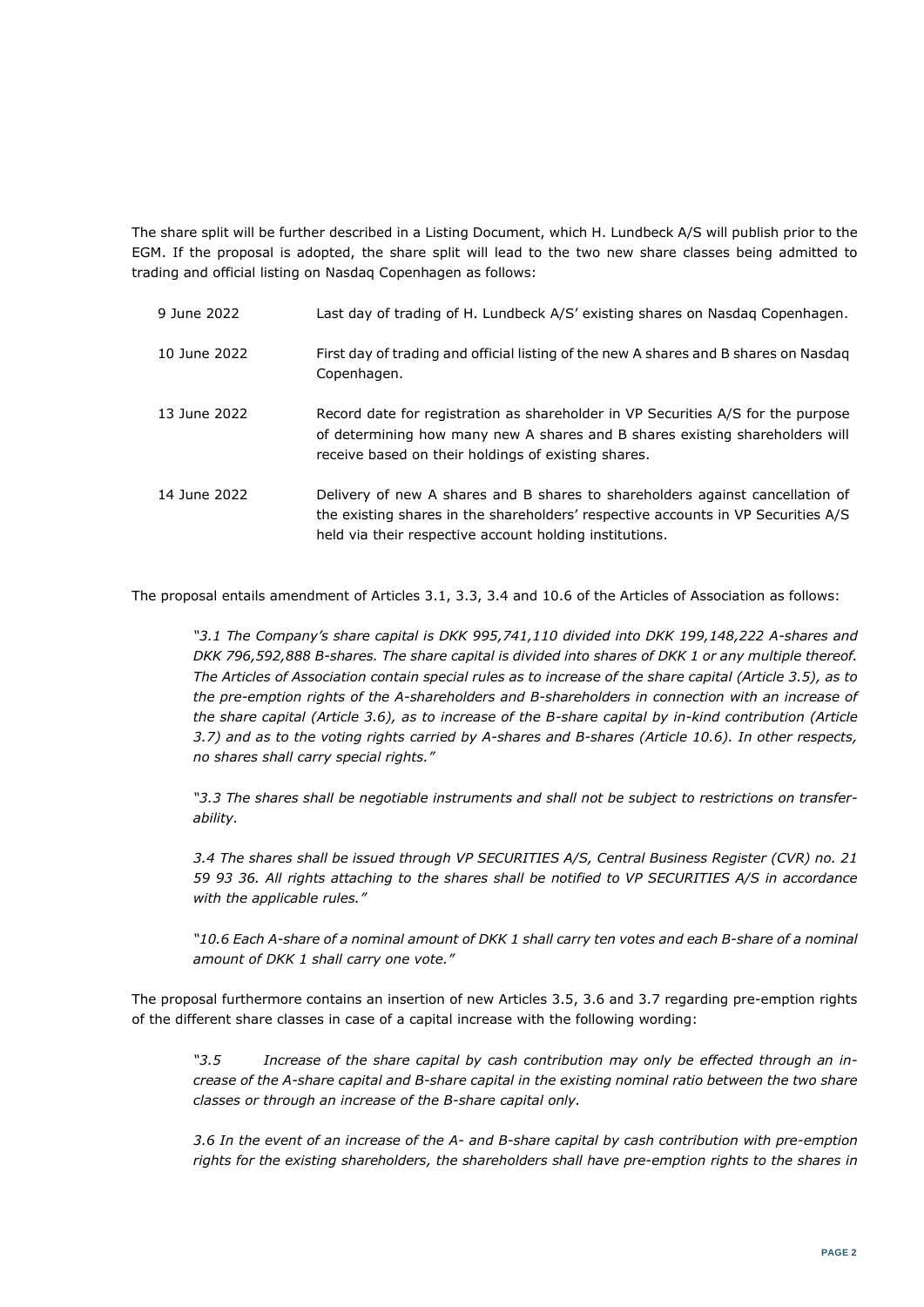*the respective share classes in proportion to their shareholding of the share class concerned. In the event of an increase of the B-share capital only, all shareholders shall have pre-emption rights to the new B-shares in proportion to their aggregate shareholding.*

*3.7 Increase of the share capital by in-kind contribution, including as consideration for the Company's acquisition of an existing business or other assets or by means of conversion of debt, may only be effected through an increase of the B share capital."*

1.2. The current authorisations set out in Articles 4.1- 4.4 of the Articles of Association were approved by the annual general meeting 2020, however due to the share split, the Board of Directors proposes to amend the authorisations, so that the Board of Directors is granted new authorisations to increase the share capital of the Company with up to 10 % the Company's share capital with or without pre-emption rights for the shareholders in the period until 8 June 2027 and thereby to replace Articles 4.1, 4.2, 4.3 and 4.4 of the Articles of Association with new Articles 4.1-4.5 as set out below. The existing Article 4.5 is consequently re-numbered to 4.6.

> *"4.1 The Board of Directors is authorised, for the period until 8 June 2027, to increase, in one or more rounds, the Company's share capital by cash contribution by a nominal amount of up to DKK 99,574,111 with pre-emption rights for the Company's existing shareholders. A capital increase shall be effected by issuance of A- and B-shares in the existing nominal ratio between the two share classes or by issuance of B-shares only. In the event of a proportional increase of the A- and B-share capital, all shareholders shall have pre-emption rights to the shares in the respective share classes in proportion to their shareholding of the share class concerned. In the event of an increase of the B-share capital only, all shareholders shall have pre-emption rights to the new B-shares in proportion to the shareholders' aggregate shareholding.*

> *4.2 The Board of Directors is authorised, for the period until 8 June 2027, to increase, in one or more rounds, the Company's share capital by cash contribution by a nominal amount of up to DKK 99,574,111 without pre-emption rights for the Company's existing shareholders. A capital increase shall be effected by issuance of A- and B-shares in the existing nominal ratio between the two share classes or by issuance of B-shares only. The new shares shall be issued at market price.*

> *4.3 The Board of Directors is authorised, for the period until 8 June 2027, to increase, in one or more rounds, the Company's B-share capital by in-kind contribution, including as consideration for the Company's acquisition of an existing business or other assets, by a nominal amount of up to DKK 99,574,111 without pre-emption rights for the Company's existing shareholders. The new B-shares shall be issued at market price.*

> *4.4 The authorisations of the Board of Directors under Articles 4.1–4.3 can in the aggregate only be exercised to increase the share capital by a maximum nominal amount of DKK 99,574,111.*

> *4.5 All new shares issued under Articles 4.1, 4.2 and 4.3 shall be negotiable instruments and shall be registered in the names of the holders in the register of shareholders. In connection with any future increases of the share capital, the same pre-emption rights shall apply to the new shares as to the existing shares. The provisions on shares in these Articles shall also apply.*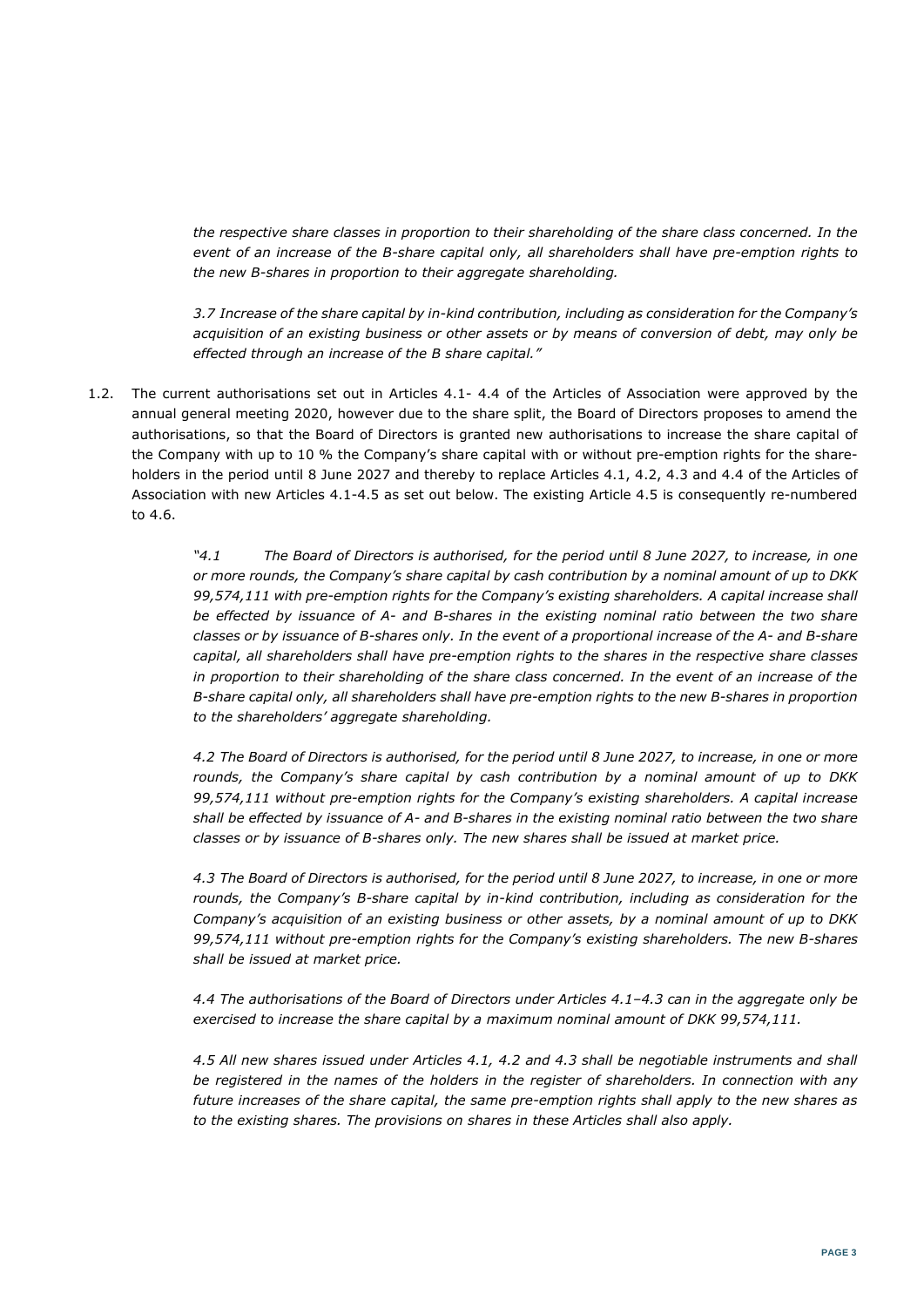*The new shares shall carry the right to dividends and other rights in the Company as from the time determined by the Board of Directors, but no later than 12 months after the registration of the capital increase."*

A draft of the amended Articles of Association will be made available on the Company's website on 16 May 2022.

1.3. The Board of Directors proposes to adopt the amended Remuneration Policy for the Board of Directors and the Executive Management of H. Lundbeck A/S.

The proposed amendments to the Remuneration Policy consists of a change of the definition of the long-term incentives and the calculation method for the number of granted LTI-instruments (see clause 3.4.1 og 3.4.2 of the draft of amended Remuneration Policy). The change will allow the Board of Directors to grant long-term incentives in the form of A-shares and/or B-shares. The maximum levels and value to be granted are not changed.

Further, the amendments introduce the possibility for the Board of Directors to set corporate social sustainability targets as a condition for vesting of granted LTI programs (see clause 3.4.5 of the draft of amended Remuneration Policy).

The complete wording of the proposed amended Remuneration Policy for the Board of Directors and the Executive Management of H. Lundbeck A/S will be made available on the Company's website no later than 16 May 2022.

1.4. The Board of Directors proposes to authorise each of the Chairman of the extraordinary general meeting and Bech-Bruun Advokatpartnerselskab, CVR38538071, to apply for registration with the Danish Business Authority and make such amendments and additions to the resolutions passed by the extraordinary general meeting that may be required by the Danish Business Authority in connection with the registration of the adopted amendments.

The adoption of items 1.1 and 1.2 of the agenda requires that the proposals be adopted by at least 2/3 of the votes cast and of by at least 2/3 of the share capital represented at the extraordinary general meeting. All other proposals on the agenda may be adopted by a simple majority of votes.

# **ADDITIONAL INFORMATION– EXCHANGE OFFER BY THE LUNDBECK FOUNDATION**

As previously announced, the Lundbeck Foundation has informed Lundbeck that the Lundbeck Foundation<sup>1</sup> subject to the Danish Financial Supervisory Authority's approval of the listing document (prospectus), will offer eligible shareholders a 1:1 exchange of their A-shares with the Lundbeck Foundation's B-shares to accommodate shareholders who prefer to hold B-shares. The Lundbeck Foundation has informed Lundbeck that it expects the exchange offer will be made shortly after the new A- and B-shares have been admitted to trading on Nasdaq Copenhagen, which is expected to be two business days after the anticipated adoption of the dual share structure at the extraordinary general meeting. The intended exchange offer will end approximately 20 business days after the admission to trading

<sup>&</sup>lt;sup>1</sup> through its fully owned subsidiary Lundbeckfond Invest A/S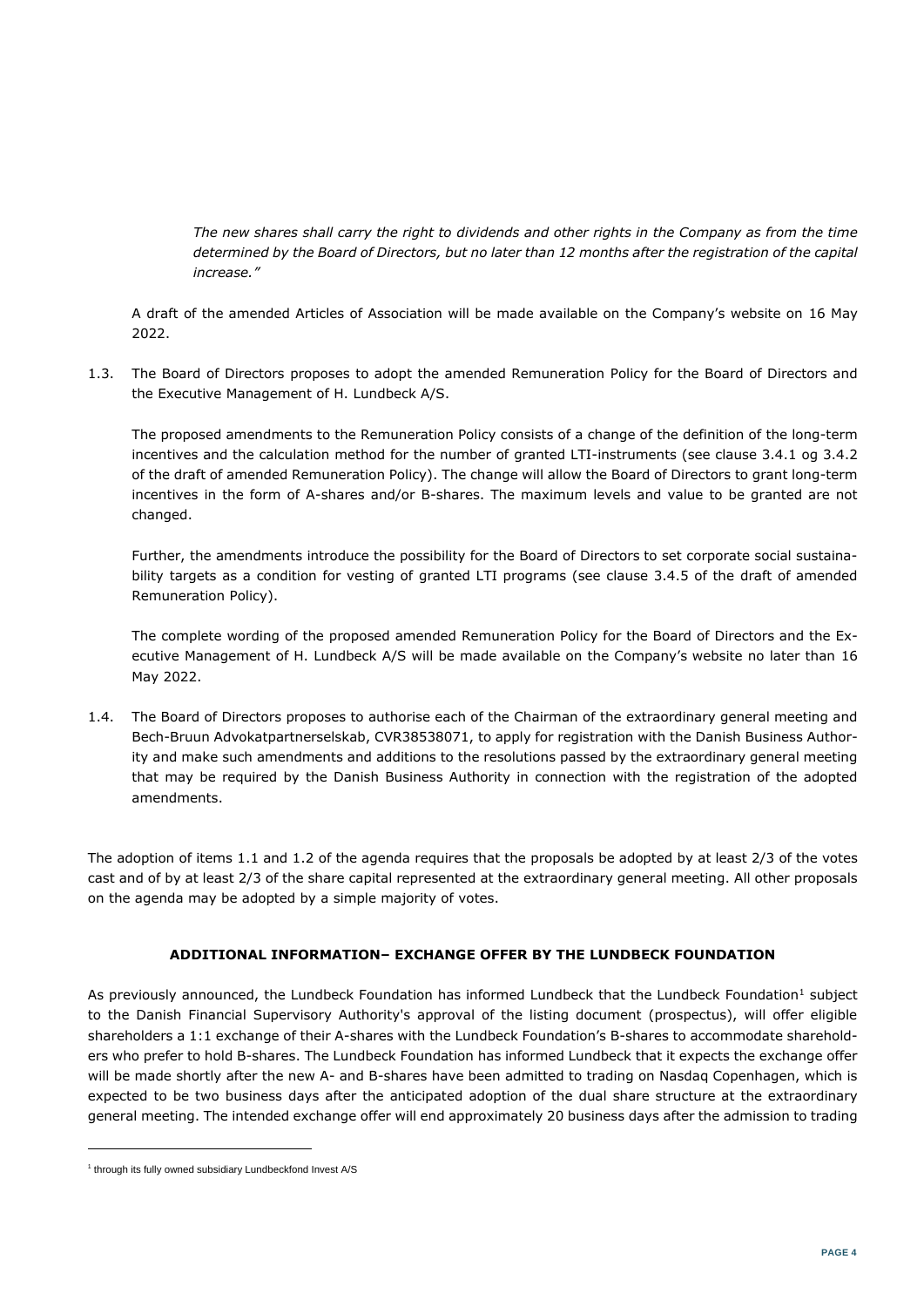of the new shares and the offer period will thus be longer than the 14 days mentioned in the Lundbeck Foundation's press release from February 9, 2022. Further information about the exchange offer can be found on the Lundbeck Foundation's webpage [www.lundbeckfonden.com/en/exchange-offer-2022.](https://eur01.safelinks.protection.outlook.com/?url=http%3A%2F%2Fwww.lundbeckfonden.com%2Fen%2Fexchange-offer-2022&data=05%7C01%7CJAQM%40lundbeck.com%7C97f657a9318b44054be408da335a0b21%7Cca625151ac0044419024c88fad6084da%7C0%7C0%7C637878759090392113%7CUnknown%7CTWFpbGZsb3d8eyJWIjoiMC4wLjAwMDAiLCJQIjoiV2luMzIiLCJBTiI6Ik1haWwiLCJXVCI6Mn0%3D%7C3000%7C%7C%7C&sdata=1xM9YxEwIPPaf8XxIr9srVmIettpKDQLZobRzpj%2Fp4c%3D&reserved=0)

### **PRACTICAL INFORMATION**

H. Lundbeck A/S welcomes all shareholders who have obtained an admission card for themselves and for any adviser accompanying them at the extraordinary general meeting. Please note that admission cards must be obtained prior to the extraordinary general meeting in order to attend. Access to the extraordinary general meeting is via the reception on Otilliavej 9, DK-2500 Valby. There is limited parking space available on Ottiliavej and Krumtappen, where parking is allowed for up to three hours (remember to set the parking disc). Due to the parking rules in the area, it is not possible to purchase extra parking time, and no guest tickets or guest licenses are issued.

If you have functional impairments which make passage from the entrance to the Auditorium difficult, you may request assistance from the staff upon arrival at the reception.

Registration, admission cards and notice of attendance (requirement for attending the extraordinary general meeting)

In accordance with Article 10.1 of the Articles of Association, admission cards will be provided to shareholders entitled to vote at the extraordinary general meeting. **Anyone who is registered as a shareholder in the register of shareholders on the date of registration, 1. June 2022, or who has made a request to such effect, including evidence of title to shares, that has reached the Company on that date, is entitled to vote at the extraordinary general meeting** (see Article 10.4 of the Articles of Association).

**Admission cards for the extraordinary general meeting can be obtained up to and including 3 June 2022** at the Company's website www.lundbeck.com, or by returning the admission card request form to Computershare A/S, Lottenborgvej 26 D, DK-2800 Kgs. Lyngby, tel. +45 4546 0997.

Admission cards will be sent out electronically via email to the email address specified in the investor portal upon registration. The admission card must be presented at the extraordinary general meeting either electronically on a smartphone/tablet or in print.

Shareholders who have ordered admission cards without specifying their email address can pick up the admission card at the entrance of the extraordinary general meeting upon presentation of valid ID.

Voting cards will be handed out at the entrance of the extraordinary general meeting.

#### **Questions**

All shareholders may ask written questions about the agenda and the documents to be used for the extraordinary general meeting. Questions may be sent by e-mail to info@lundbeck.com and will be answered prior to or at the extraordinary general meeting.

#### Voting by proxy or by postal votes

If you wish to submit your votes ahead of the extraordinary general meeting or you are not attending the extraordinary general meeting, the Board of Directors would be pleased to act as proxy to cast the votes attached to your shares, in which case the proxy form, duly completed, dated and signed, must reach Computershare A/S, Lottenborgvej 26 D, DK-2800 Kgs. Lyngby, by 3 June 2022. If you wish to appoint someone other than the Board of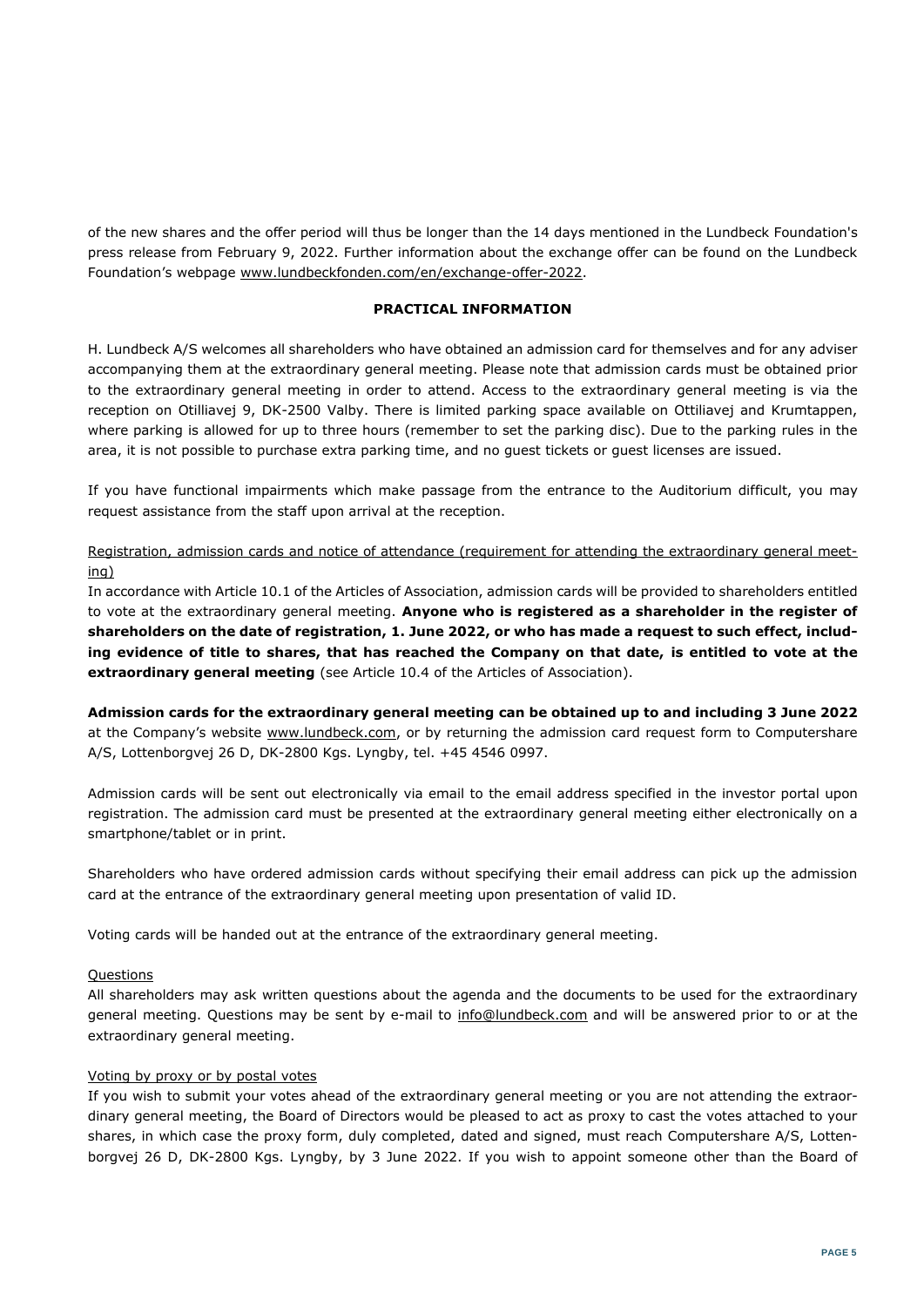Directors as proxy, the form for appointing a third party as proxy can be used. The proxy forms are available on the Company's website, www.lundbeck.com. Proxies may also be appointed electronically on www.lundbeck.com on or before 3 June 2022 (please use custody account number and access code or the Danish NemID).

You may also vote by post by completing and signing the postal voting form and returning it to Computershare A/S, Lottenborgvej 26 D, DK-2800 Kgs. Lyngby, so that it is received by 7 june 2022 at 12 noon CET. A postal voting form is available on the Company's website www.lundbeck.com, where votes may also be cast electronically.

# Documents available on Lundbeck.com

The following information and documents will be made available on the Company's website, www.lundbeck.com, no later than 16 May 2022: 1) The notice convening the extraordinary general meeting; 2) the total number of shares and voting rights at the date of the notice; 3) all documents to be submitted to the extraordinary general meeting including the proposed amended Remuneration Policy and the proposed amended Articles of Association 4) the agenda and the full text of all proposals to be submitted to the extraordinary general meeting; and 5) postal and proxy voting forms. A Listing Document will be published on the Company's website prior to the extraordinary general meeting.

## The size of the share capital and voting right

The Company's nominal share capital is DKK 995,741,110 divided into shares of DKK 5 nominal value. Each share of DKK 5 carries one vote as provided by Article 10.6 of the Articles of Association.

### Language

H. Lundbeck A/S offers simultaneous interpretation from Danish into English in the Auditorium. Presentation and answers provided by our CEO in English will be simultaneously interpreted from English to Danish.

### Webcast

It will also be possible to follow the extraordinary general meeting via live webcast in Danish and English, which can be watched live or replayed after the meeting, see the Company's website www.lundbeck.com.

#### Personal data

As a shareholder in H. Lundbeck A/S, we will process your ordinary personal data for the purpose of keeping a register of H. Lundbeck A/S' investors, for analysing the composition of investors and for being able to communicate effectively with investors, including when sending this invitation to the extraordinary general meeting. Further, H. Lundbeck A/S will process your personal data in connection with your participation at the extraordinary general meeting, including in connection with issuing and use of proxies, if you put forward proposals to be handled at the extraordinary general meeting, if you raise questions to H. Lundbeck A/S prior to or at the extraordinary general meeting, or if you have a commentary to be read out at the extraordinary general meeting. You can read more about H. Lundbeck A/S' handling and processing of your personal data in connection with the extraordinary general meeting on the Company's website www.lundbeck.com.

Valby, 16 May 2022

The Board of Directors H. Lundbeck A/S

#### **THIRD-PARTY INFORMATION, LEGENDS AND SAFE HARBOR/FORWARD-LOOKING STATEMENTS**